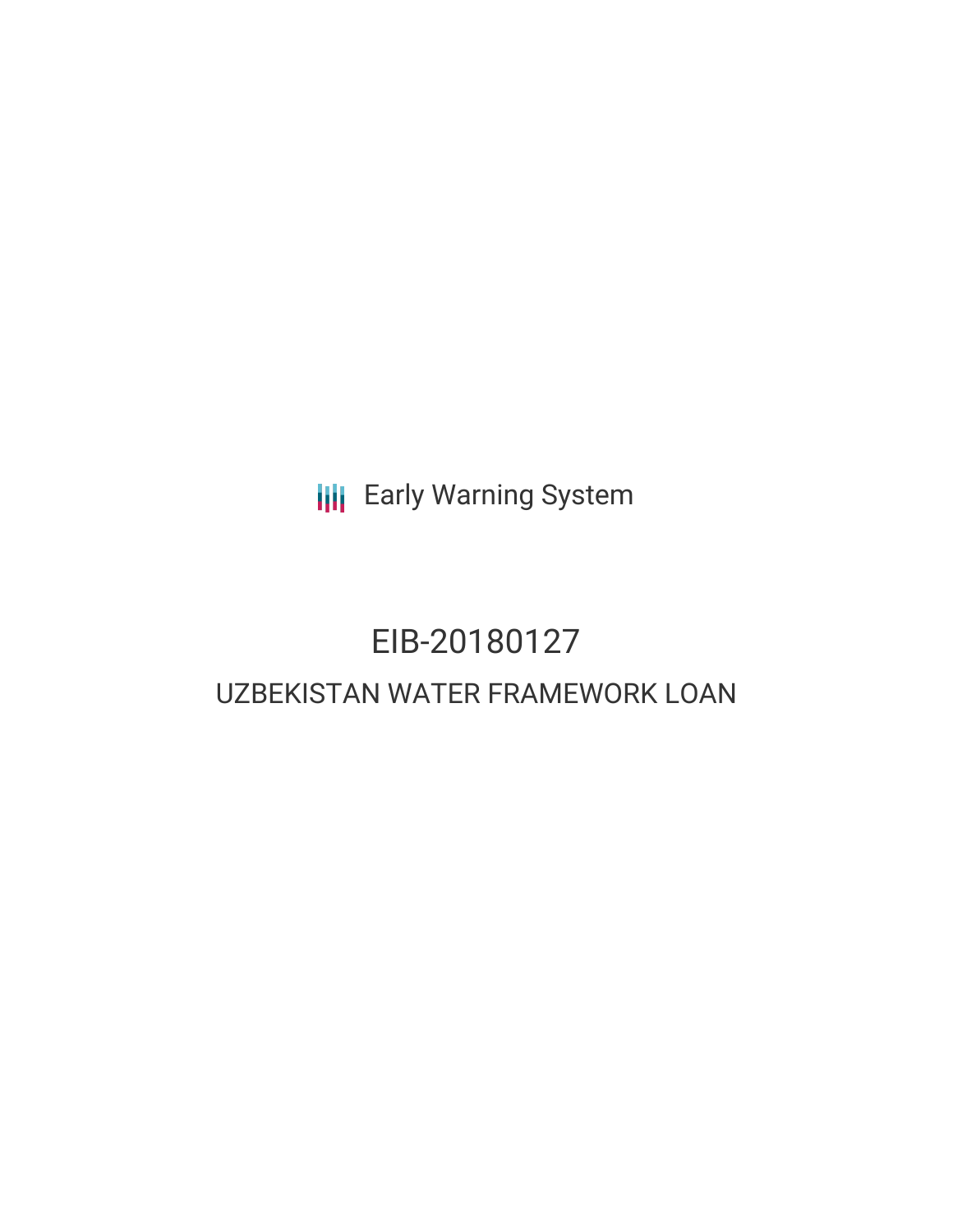

## **Quick Facts**

| <b>Countries</b>               | Uzbekistan                         |
|--------------------------------|------------------------------------|
| <b>Financial Institutions</b>  | European Investment Bank (EIB)     |
| <b>Status</b>                  | Proposed                           |
| <b>Bank Risk Rating</b>        | U                                  |
| <b>Borrower</b>                | REPUBLIC OF UZBEKISTAN             |
| <b>Sectors</b>                 | Construction, Water and Sanitation |
| <b>Investment Type(s)</b>      | Loan                               |
| <b>Investment Amount (USD)</b> | $$116.85$ million                  |
| <b>Project Cost (USD)</b>      | \$338.85 million                   |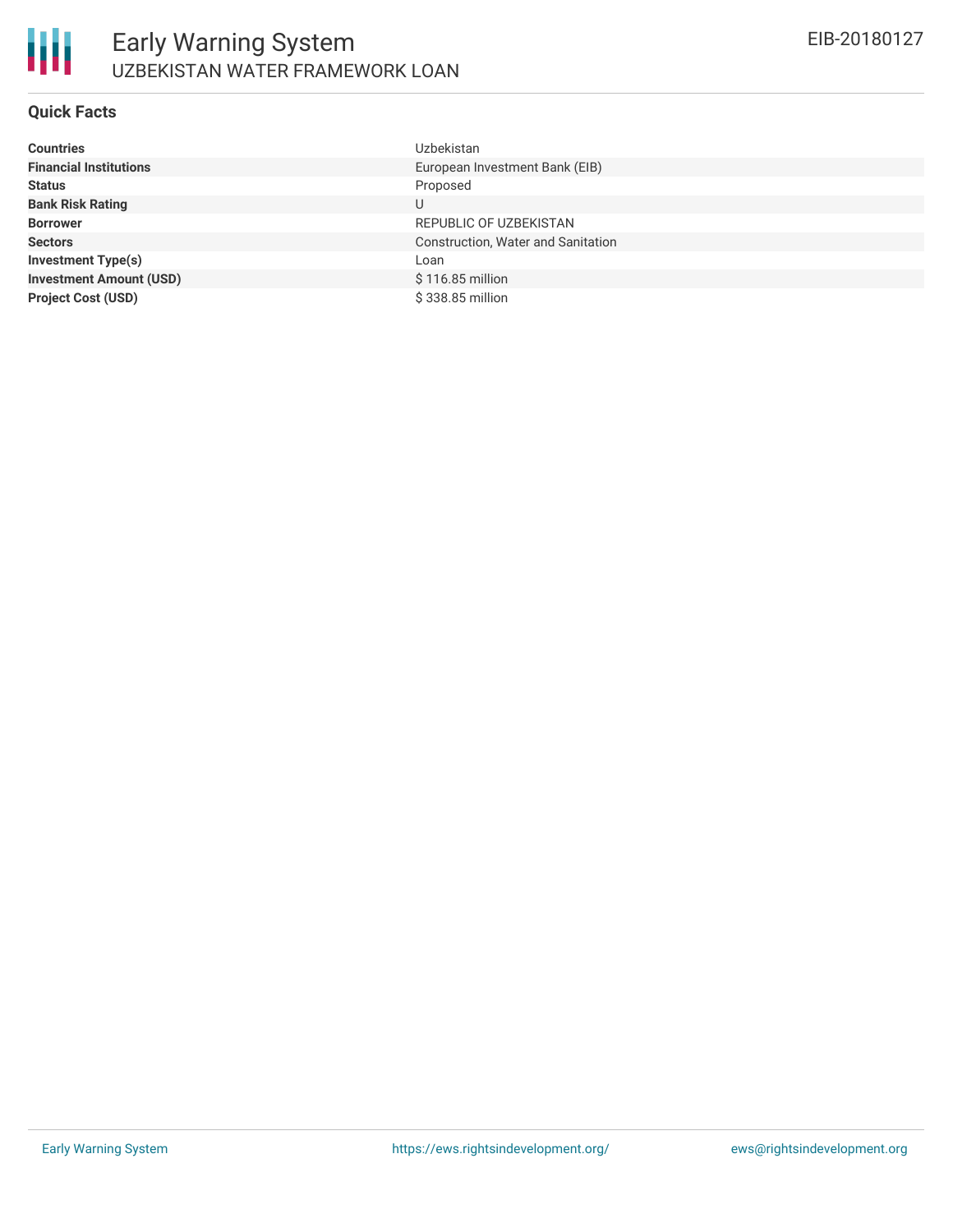

## **Project Description**

According to Bank documents, this project provides financing for improvements in the quality of water, and enhancing the coverage and efficiency of wastewater collection and treatment networks in Uzbekistan.

Minor environmental impacts are expected during construction of the projects which are mostly located in urban environments and on existing facilities and main routes of water mains and sewers.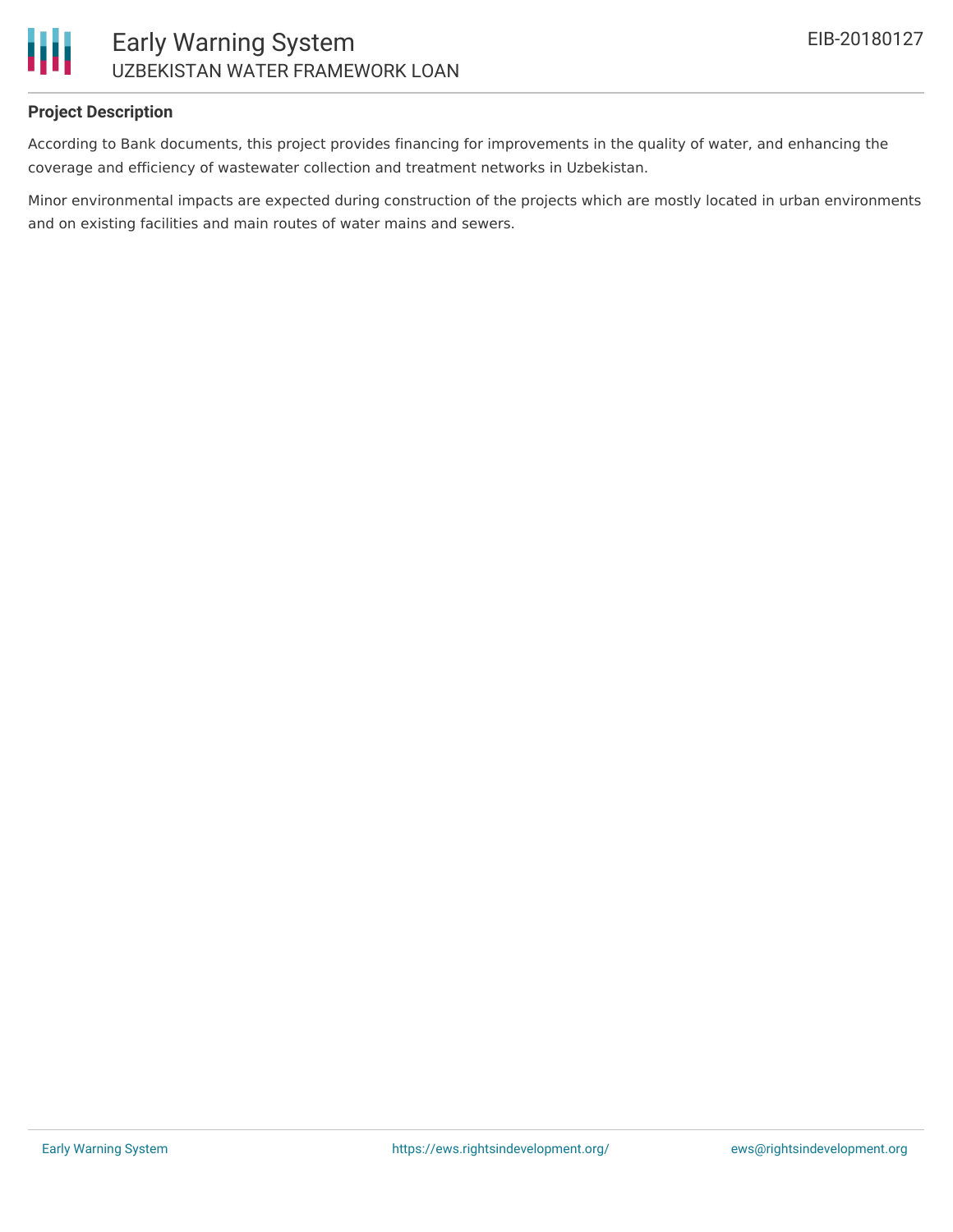# 冊 Early Warning System UZBEKISTAN WATER FRAMEWORK LOAN

## **Investment Description**

European Investment Bank (EIB)